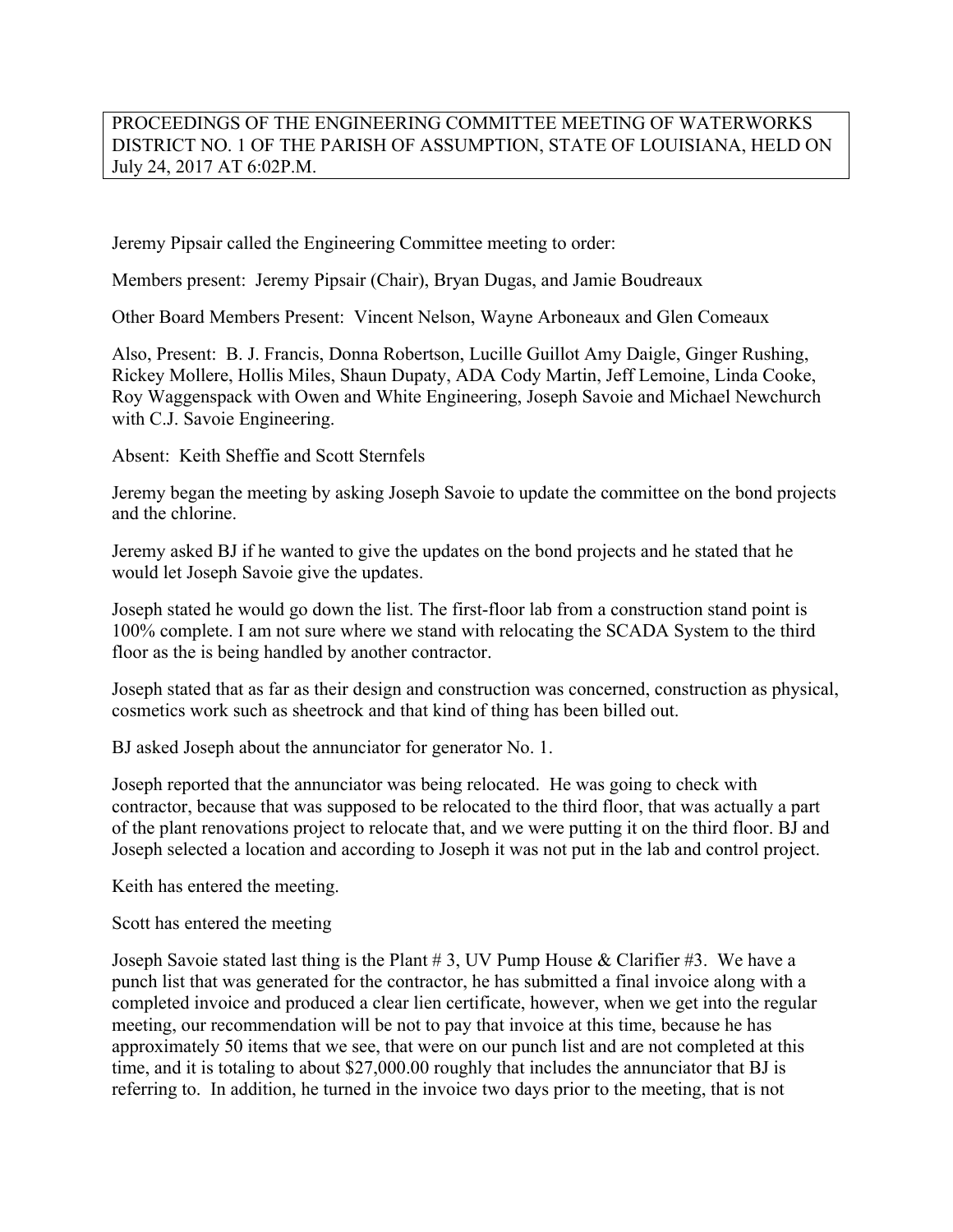enough time for us to process it properly and give you a recommendation so our recommendation at this point is to hold it.

Raw Water Screens Phase II:

Joseph stated the boring is completed and we are waiting on the soil test report to come back from the soils engineer. I checked with them and they are running and completed their analysis of the soil and are now generating a report. We are moving forward, once I have that report in hand, I can make any necessary adjustments I need to, to the plans and specs and then I would come back to you'll as the engineering committee to do your review of those plans, that is where it stands right now. That is really all the bond issued projects.

Paincourtville Booster Station Upgrade:

Mr. Roy Waggenspack stated he need to let them know, he sent an email to the contractor last week, asking him for an update, his response was, he was waiting for his shop drawings to come in still, he had received the pumps and they were in his shop, today (July 26, 2017) before lunch, I received the package shop drawings on the electrical control panels. That's where we stand, in my email to him, I let him know today, this meeting, that you'll asked me for a report, today is his  $49<sup>th</sup>$  day of the 200-day contract, so I am keeping him informed of where he stands with his contract time. He still has not informed me of what he plans on doing.

Jeremy inquired had the contractor be contacted that we are ready to get the project started.

Mr. Waggenspack stated, I have given him emails and it is up to him to pursue the work.

Jamie asked BJ and /or Joseph about the forty-five days, the contractor submitted an invoice two days ago, when is the forty-five days up.

Joseph replied, the forty-five days is up, the contractor has produced a clear lien certificate which signifies the end of his forty-five days. It was not recommended for payment due to time restraints. A walk through was completed and Joseph will get the contractor, discuss the punch list and then consider releasing all payment to him.

Jeremy, for the meeting, do we have an estimated completion for the punch list time line or when they will be completed so that we act on it and settle this.

Joseph stated that well, he just walked in, so I will have to, in all fairness to him, we just finished our assessment this afternoon, so I haven't had a chance to really get with him to see what him time line will be for those remaining items. I don't think that it would be fair to put him on the hot seat, with him just walking in the door.

Jeremy asked Joseph, in your opinion is this a thirty-day completion, a forty-day completion.

Joseph replied, the general items I saw on there I think they could be completed in two weeks, just my opinion, possibly a week, there is nothing major that jumped out at us, and some of the items, I know he and I discussed last week he is aware of and he is working on them.

Joseph, stated actually since her is here I am going to try to get with him tonight.